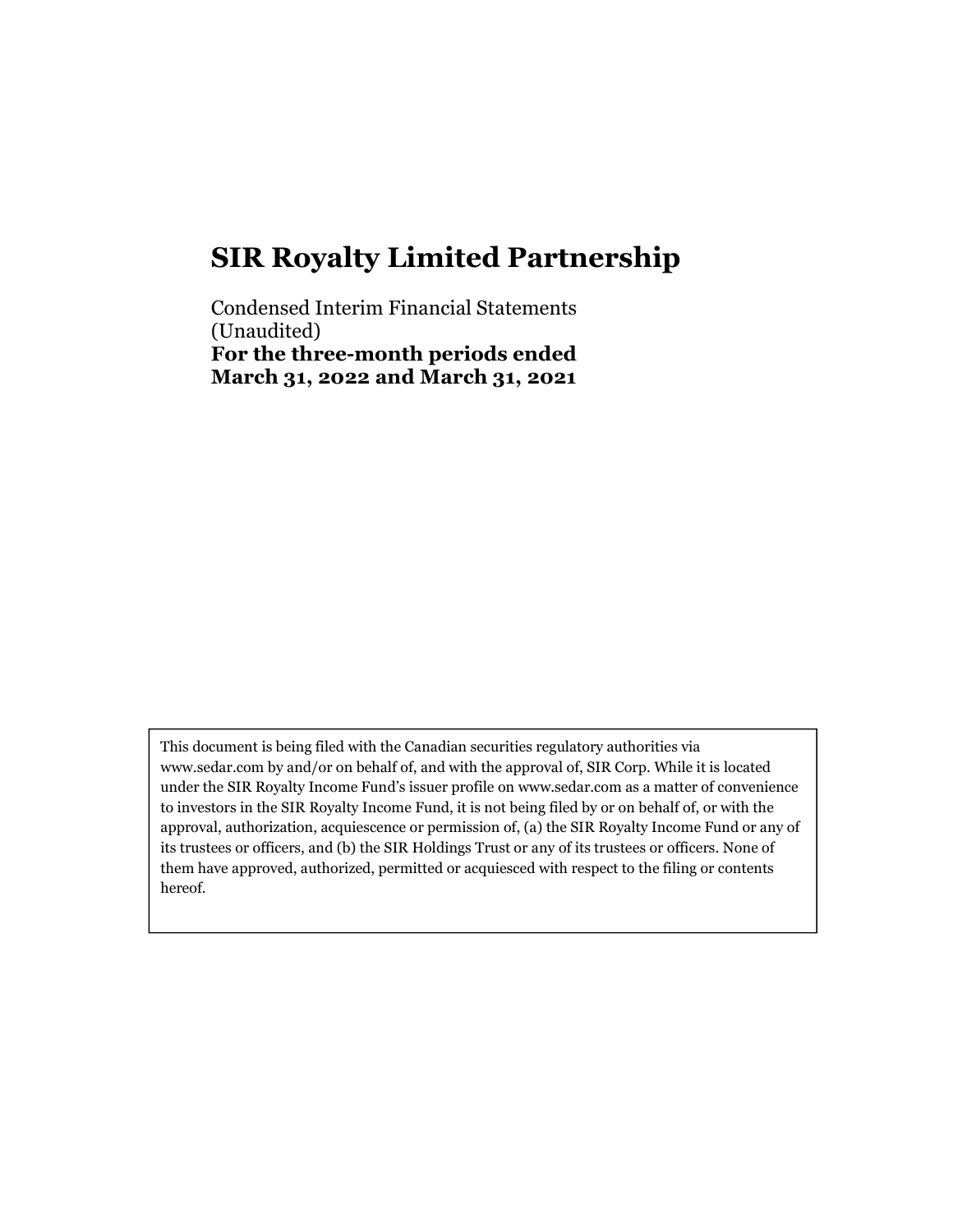Condensed Interim Statements of Financial Position

(Unaudited)

|                                                                                                                   | March 31,<br>2022<br>\$        | December 31,<br>2021<br>\$    |
|-------------------------------------------------------------------------------------------------------------------|--------------------------------|-------------------------------|
| <b>Assets</b>                                                                                                     |                                |                               |
| <b>Current assets</b><br>Cash<br>Prepaid expenses and other assets<br>Amounts due from related parties (note 6)   | 487,757<br>14,083<br>5,905,944 | 40,684<br>21,124<br>6,815,708 |
|                                                                                                                   | 6,407,784                      | 6,877,516                     |
| Intangible assets (note 3)                                                                                        | 46,699,990                     | 46,699,990                    |
|                                                                                                                   | 53, 107, 774                   | 53,577,506                    |
| <b>Liabilities</b>                                                                                                |                                |                               |
| <b>Current liabilities</b><br>Accounts payable and accrued liabilities<br>Amounts due to related parties (note 6) | 386,450<br>6,230,352           | 305,867<br>6,780,667          |
|                                                                                                                   | 6,616,802                      | 7,086,534                     |
| <b>Partners' interest (note 4)</b>                                                                                | 46,490,972                     | 46,490,972                    |
|                                                                                                                   | 53, 107, 774                   | 53,577,506                    |

Going concern (note 1)

Approved by the Directors of SIR GP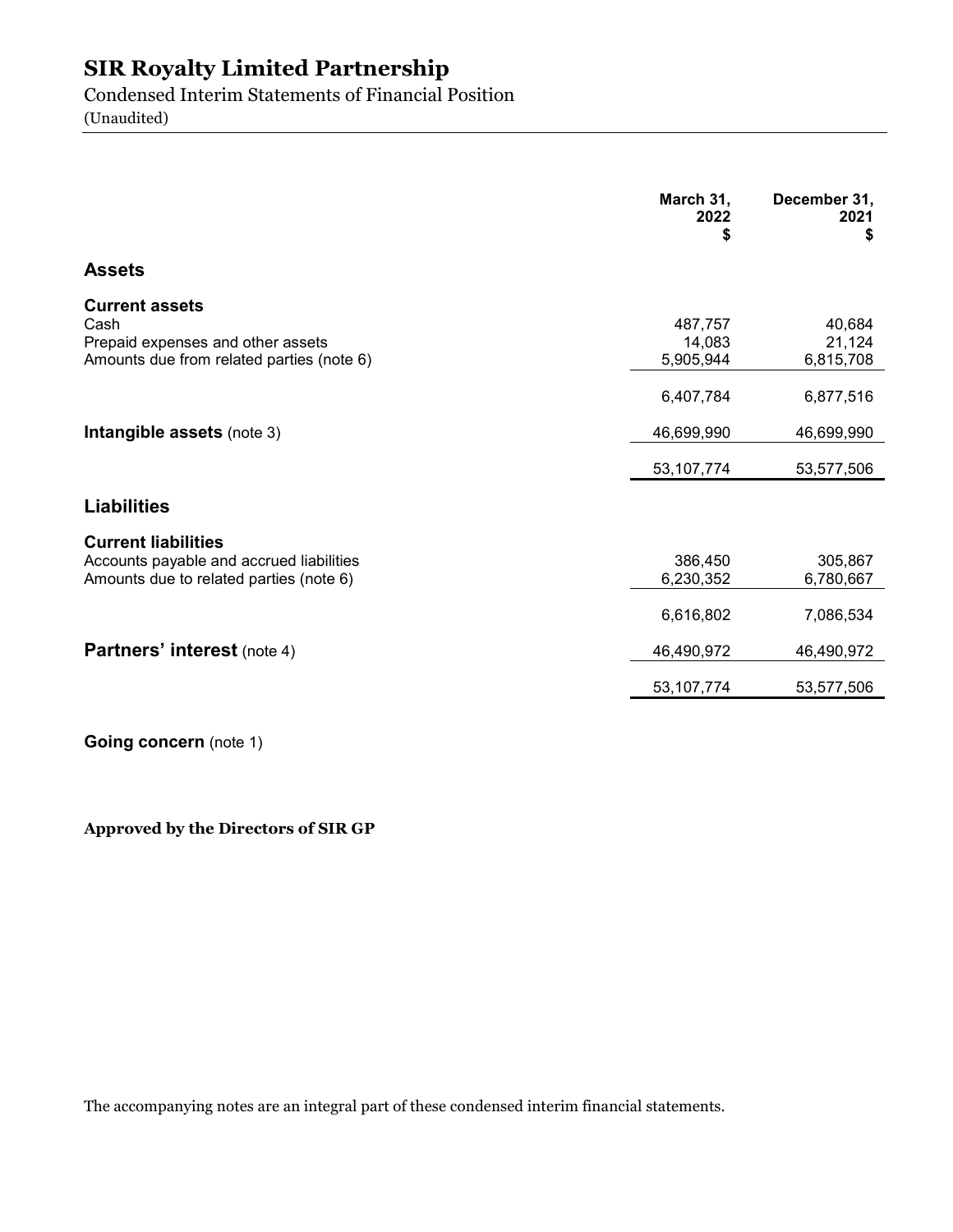Condensed Interim Statements of Earnings and Comprehensive Income (Unaudited)

|                                                                          | Three-month<br>period ended<br>March 31,<br>2022<br>\$ | Three-month<br>period ended<br>March 31,<br>2021<br>S |
|--------------------------------------------------------------------------|--------------------------------------------------------|-------------------------------------------------------|
| <b>Revenues</b>                                                          |                                                        |                                                       |
| Royalty income (notes 1 and 6)<br>Administration fee (note 6)            | 2,348,092<br>6,000                                     | 932,152<br>6,000                                      |
|                                                                          | 2,354,092                                              | 938,152                                               |
| <b>Expenses</b>                                                          |                                                        |                                                       |
| General and administrative<br>(Recovery of) Impairment loss of financial | 18,669                                                 | 37,329                                                |
| assets                                                                   | (747, 278)                                             | 236,653                                               |
| Net earnings and comprehensive                                           |                                                        |                                                       |
| income for the period                                                    | 3,082,701                                              | 664.170                                               |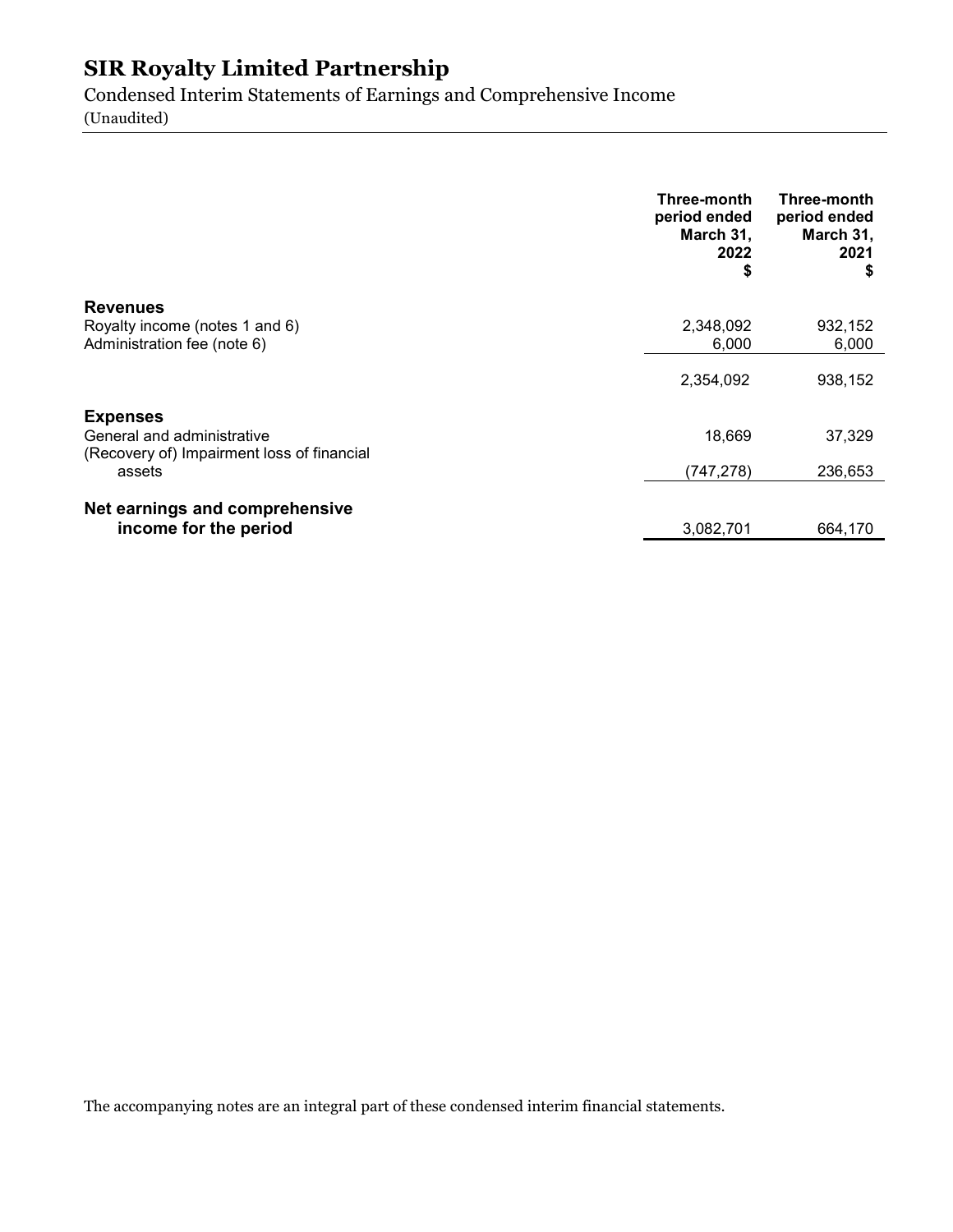Condensed Interim Statements of Partners' Interest

#### (Unaudited)

For the three-month periods ended March 31, 2022 and March 31, 2021

|                   | Number of<br>units<br>(note 4) | <b>Balance -</b><br>January 1,<br>2022 | <b>Units</b><br>issued | <b>Net</b><br>earnings<br>for the<br>period | <b>Distributions</b><br>declared | <b>Balance-</b><br>March 31,<br>2022 |
|-------------------|--------------------------------|----------------------------------------|------------------------|---------------------------------------------|----------------------------------|--------------------------------------|
| Ordinary LP units | 5,356,667                      |                                        |                        | 979,121                                     | (979,121)                        |                                      |
| Class A LP units  | 3.018.900                      | 6,490,912                              |                        | 962.670                                     | (962,670)                        | 6,490,912                            |
| Ordinary GP units | 100                            | 50                                     |                        | 15                                          | (15)                             | 50                                   |
| Class A GP units  | 1.291.618                      |                                        |                        | 390.892                                     | (390,892)                        |                                      |
| Class B GP units  | 96.284.667                     | 10                                     |                        |                                             | (3)                              | 10                                   |
| Class C GP units  | 4.000.000                      | 40.000.000                             |                        | 750.000                                     | (750,000)                        | 40.000.000                           |
|                   |                                | 46,490,972                             |                        | 3,082,701                                   | (3,082,701)                      | 46,490,972                           |

|                                       | Number of<br>units<br>(note 4) | <b>Balance -</b><br>January 1,<br>2021 | <b>Units</b><br>issued | <b>Net</b><br>(loss)<br>earnings<br>for the<br>period | <b>Distributions</b><br>declared | Balance-<br>March 31,<br>2021 |
|---------------------------------------|--------------------------------|----------------------------------------|------------------------|-------------------------------------------------------|----------------------------------|-------------------------------|
| Ordinary LP units<br>Class A LP units | 5.356.667<br>3.018.900         | 6,490,912                              |                        | (85, 830)                                             | $\overline{\phantom{0}}$         | 6,405,082                     |
| Ordinary GP units                     | 100                            | 50                                     |                        |                                                       | $\blacksquare$                   | 50                            |
| Class A GP units                      | 1.971.552                      |                                        |                        |                                                       |                                  |                               |
| Class B GP units                      | 95.604.733                     | 10                                     |                        |                                                       |                                  | 10                            |
| Class C GP units                      | 4,000,000                      | 40,000,000                             |                        | 750.000                                               | (750.000)                        | 40,000,000                    |
|                                       |                                | 46,490,972                             |                        | 664.170                                               | (750,000)                        | 46,405,142                    |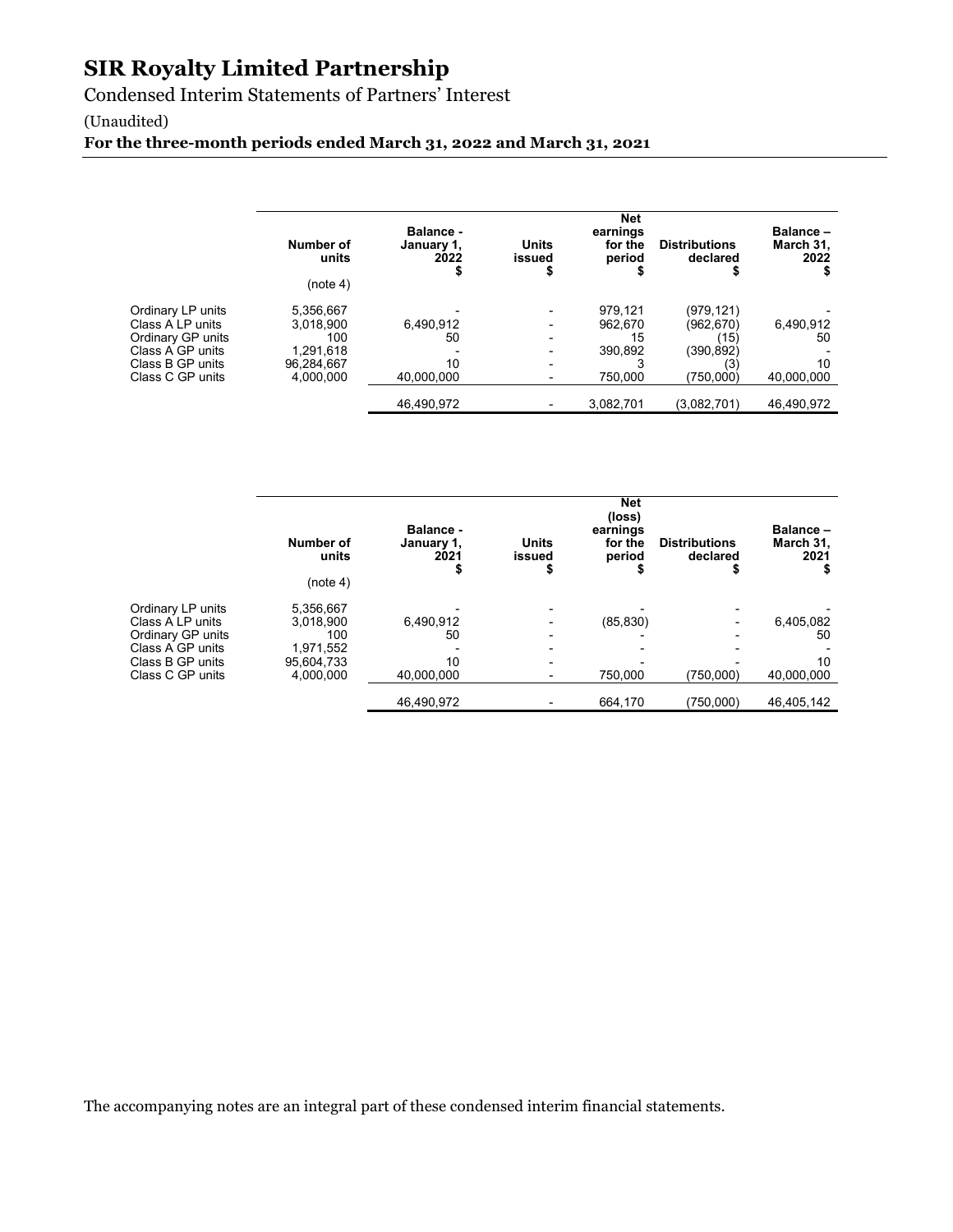Condensed Interim Statements of Cash Flows (Unaudited)

|                                                                                                                        | Three-month<br>period ended<br>March 31,<br>2022<br>\$ | Three-month<br>period ended<br>March 31,<br>2021<br>\$ |
|------------------------------------------------------------------------------------------------------------------------|--------------------------------------------------------|--------------------------------------------------------|
| Cash provided by (used in)                                                                                             |                                                        |                                                        |
| <b>Operating activities</b><br>Net earnings for the period<br>Net change in non-cash working capital items<br>(note 8) | 3,082,701<br>1,744,666                                 | 664,170<br>(891, 977)                                  |
| (Recovery of) Impairment loss of financial<br>assets                                                                   | (747, 278)                                             | 236,653                                                |
|                                                                                                                        | 4,080,089                                              | 8,846                                                  |
| <b>Financing activities</b><br>Distributions paid                                                                      | (3,633,016)                                            |                                                        |
| Change in cash during the period                                                                                       | 447,073                                                | 8,846                                                  |
| <b>Cash - Beginning of period</b>                                                                                      | 40,684                                                 | 2,544                                                  |
| Cash - End of period                                                                                                   | 487,757                                                | 11,390                                                 |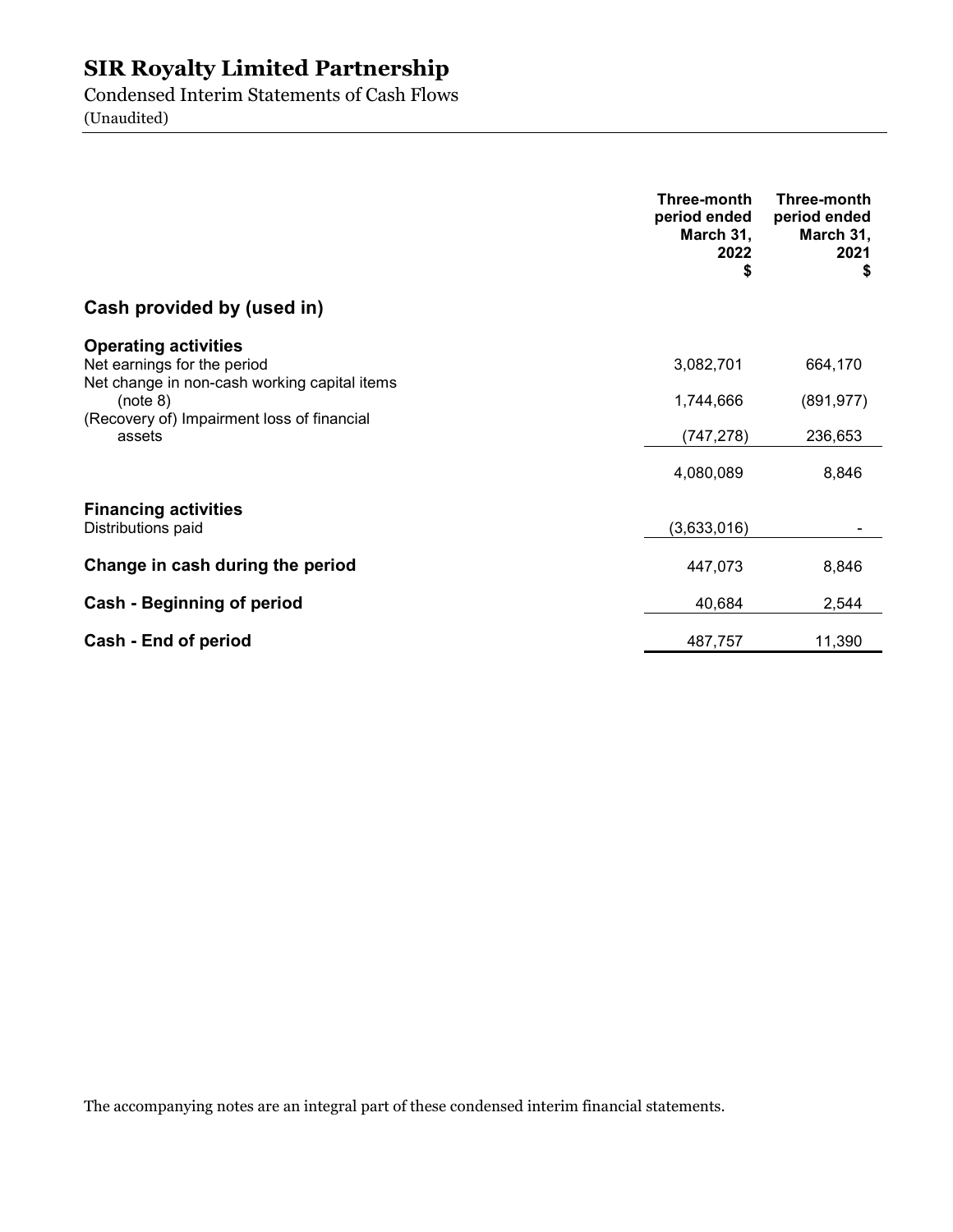Notes to the Condensed Interim Financial Statements March 31, 2022 and March 31, 2021 (Unaudited)

#### 1 Nature of operations, going concern and seasonality

#### Nature of operations

SIR Royalty Limited Partnership (the Partnership) is a limited partnership formed under the laws of the Province of Ontario, Canada.

On October 1, 2004, SIR Royalty Income Fund (the Fund) filed a final prospectus for a public offering of units of the Fund. The net proceeds of the offering to the Fund of \$51,166,670 were used by the Fund to acquire, directly, certain bank debt of SIR Corp. (the SIR Loan) and, indirectly, through SIR Holdings Trust (the Trust), all of the Ordinary LP Units of the Partnership. The Partnership owns the Canadian trademarks (the SIR Rights) formerly owned or licensed by SIR Corp. (SIR) or its subsidiaries and used in connection with the operation of the majority of SIR's restaurants in Canada (the SIR Restaurants). The Partnership has granted SIR a 99-year licence to use the SIR Rights in most of Canada in consideration for a Royalty, payable by SIR to the Partnership, equal to 6% of the revenues of the restaurants included in the Royalty Pooled Restaurants (the Licence and Royalty Agreement).

The address of the Partnership's registered office is 5360 South Service Road, Suite 200, Burlington, Ontario. The condensed interim financial statements were approved by the Board of Directors of SIR GP Inc. on May 12, 2022.

#### **Seasonality**

The full-service restaurant sector of the Canadian food-service industry, in which SIR operates, experiences seasonal fluctuations in revenues. Favourable summer weather generally results in increased revenues during SIR's fourth quarter (ending the last Sunday in August) when patios can be open. Additionally, certain holidays and observances also affect dining patterns, both favourably and unfavourably. Accordingly, royalty income recognized by the Partnership will vary in conjunction with the seasonality in revenues experienced by SIR.

#### Coronavirus (COVID-19) pandemic

Since the onset of the COVID-19 pandemic in March 2020 through to mid-February 2022, restaurants and bars across Canada have experienced a series of government mandated operating capacity restrictions and/or full restaurant closures, followed by periods of easing restrictions and related reopenings or partial reopening's. As of mid-March 2022, all operational restrictions have been lifted in the provinces where SIR continues to operate its restaurants, except for masking requirements in the province of Quebec. SIR continues to recover and navigate the post-pandemic environment and its effects on the current economic conditions and consumer behaviour.

The potential risk of future government mandated restaurant closures and/or increased operating capacity restrictions due to the pandemic, could further impact future sales at SIR restaurants which could create material uncertainties that may cast doubt on SIR's ability to continue as a going concern.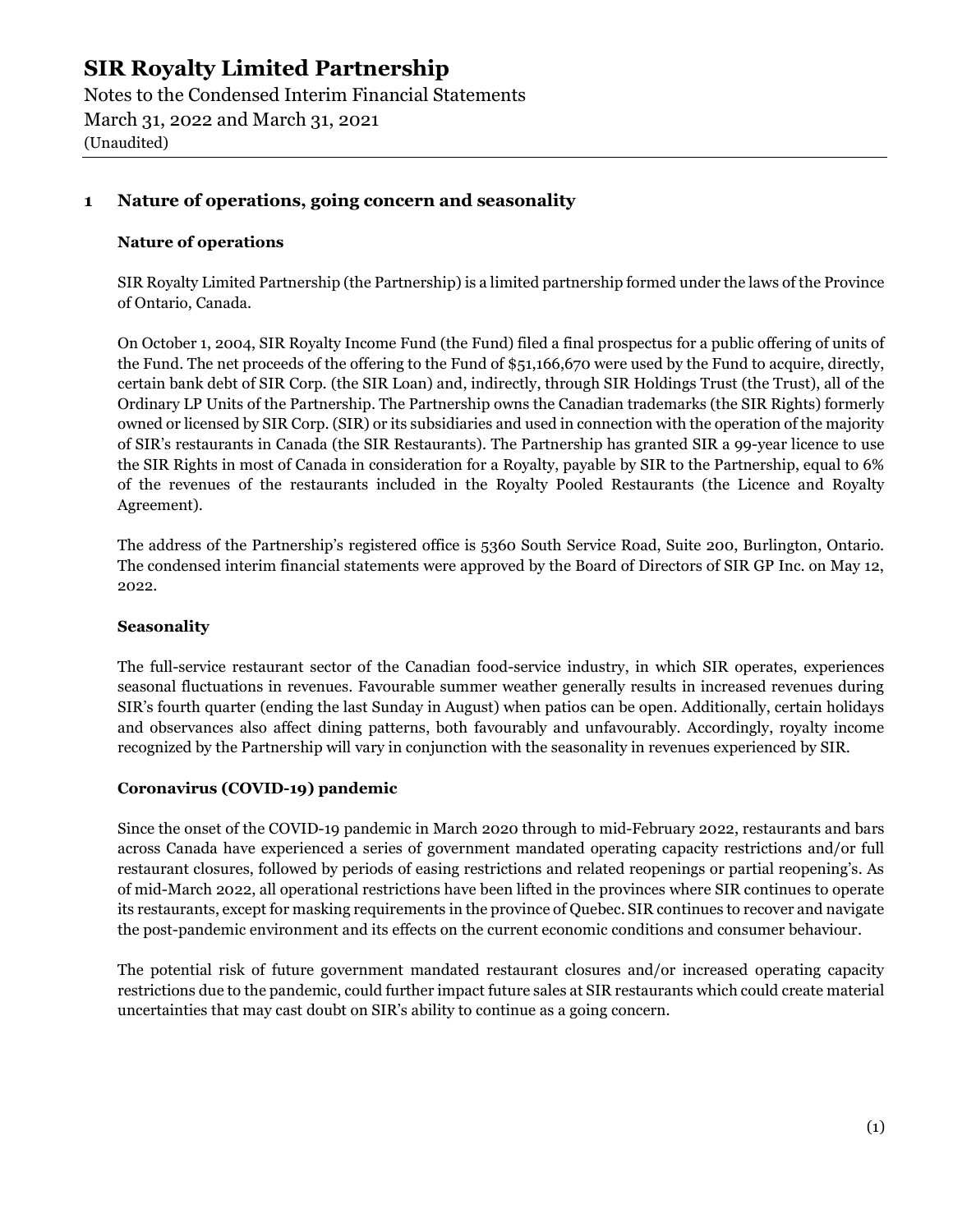Notes to the Condensed Interim Financial Statements March 31, 2022 and March 31, 2021 (Unaudited)

#### Going concern

The condensed interim financial statements of the Partnership have been prepared using International Financial Reporting Standards as issued by the International Accounting Standards Board (IFRS) applicable to a going concern, which contemplates the realization of assets and the settlement of liabilities during the normal course of operations for the foreseeable future. In the preparation of financial statements, the Partnership's management is required to identify when events or conditions indicate that significant doubt may exist about the Partnership's ability to continue as a going concern. Significant doubt about the Partnership's ability to continue as a going concern would exist when relevant conditions and events indicate that the Partnership will not be able to meet its obligations as they become due for a period of at least, but not limited to, twelve months from the end of the reporting period. When the Partnership identifies conditions or events that raise potential for significant doubt about its ability to continue as a going concern, the Partnership considers whether its plans that are intended to mitigate those relevant conditions or events will alleviate the potential significant doubt.

Given the uncertainty surrounding the COVID-19 pandemic and the government mandated restaurant closures and/or increased operating capacity restrictions and the related impact to SIR, which the Partnership is dependent on for cash flow, the Partnership's ability to continue as a going concern for the next 12 to 18 months involves significant judgement. Management of SIR negotiated an extension of its Credit Agreement with its Lender until July 6, 2022. This extension is intended to address SIR's financial requirements and makes accommodations for certain financial and non-financial covenant requirements. There can be no assurance that borrowings will be available to SIR, or available on acceptable terms, in an amount sufficient to fund SIR's needs.

The Partnership's ability to meet its obligations for the next 12 to 18 months also depends on, among other factors:

- the ability of SIR to continue operating at full capacity without restrictions,
- Canadian economic conditions affecting bars and restaurants that are fully reopen,
- the ability for SIR to obtain necessary financing through a renewal of its Credit Agreement which expires on July 6, 2022,
- the availability of credit under SIR's current Credit Agreement or other financing sources,
- SIR's eligibility for continued government assistance, including the now superseded Canada Emergency Wage Subsidy ("CEWS") and the Canada Emergency Rent Subsidy ("CERS") and the newly extended and enacted Canada Recovery Hiring Program ("CRHP") including the additional stream of the support via the Tourism and Hospitality Recovery Program ("THRP") and the Ontario Business Costs Rebate Program. For the 24-week period ended February 13, 2022, SIR recognized government assistance through the CEWS and CRHP/THRP programs of \$7,828,000 (February 14, 2021 – CEWS program of \$10,740,000), the CERS and CRHP/THRP programs of \$2,072,000 (February 14, 2021 – CERS program of \$1,688,000) and other government subsidies of \$nil (February 14, 2021 – other subsidies of \$287,000). Of these amounts, \$9,420,000 (February 14, 2021 - \$9,946,000) was recognized as a reduction to costs of corporate restaurant operations and \$480,000 (February 14, 2021 - \$2,769,000) was recognized as a reduction to corporate costs,
- business interruption insurance coverage, and SIR's ability to negotiate longer term extended credit terms from its suppliers, including negotiating deferrals of rent obligations over the terms of its leases, and
- the type and impact of continued government mandated pandemic-related operating regulations.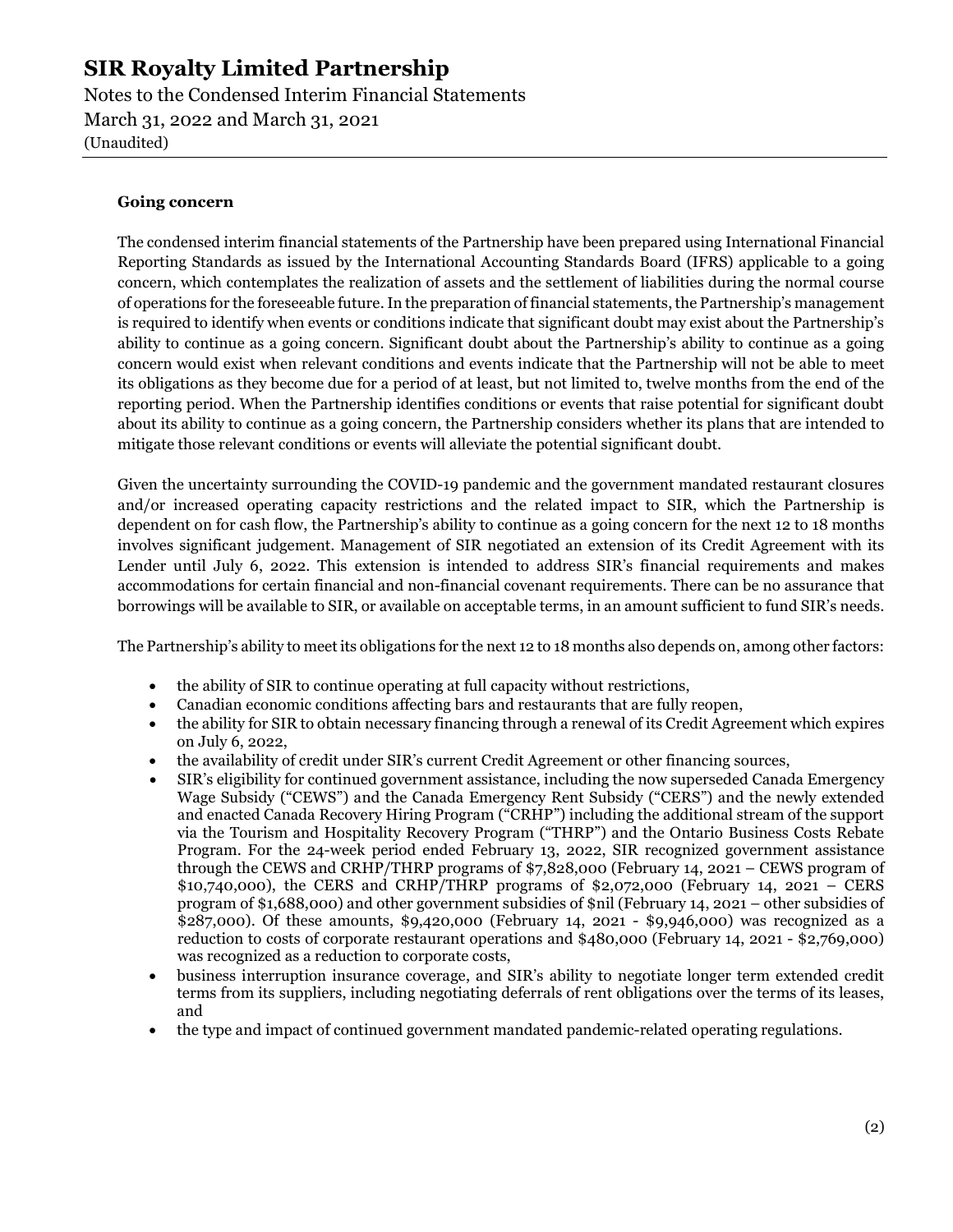Notes to the Condensed Interim Financial Statements March 31, 2022 and March 31, 2021 (Unaudited)

The potential for reduced services and/or restaurant closures will continue to create risk of material declines to sales at SIR restaurants. These circumstances indicate the existence of a material uncertainty that may cast significant doubt on the Partnership's ability to continue as a going concern. These unaudited condensed interim financial statements do not include any adjustments to the amounts and classification of assets and liabilities that may be necessary should the Partnership be unable to continue as a going concern. Such adjustments could be material.

#### 2 Basis of presentation

The Partnership prepares its condensed interim financial statements in accordance with International Financial Reporting Standards (IFRS), applicable to the preparation of interim financial statements, including International Accounting Standard (IAS) 34, Interim Financial Reporting. The disclosures contained in these interim financial statements do not include all requirements of IFRS for annual financial statements and should be read in conjunction with the 2021 audited annual financial statements and notes thereto. The financial performance of the Partnership for the interim period is not necessarily indicative of the results that may be expected for the full year due to the seasonality of the Partnership's business.

The accounting policies applied in these interim financial statements are consistent with those followed in the 2021 audited annual financial statements.

#### 3 Intangible assets

|                                          | Three-month<br>period ended<br>March 31,<br>2022 | <b>Year ended</b><br>December 31,<br>2021 |
|------------------------------------------|--------------------------------------------------|-------------------------------------------|
| SIR Rights - Beginning and end of period | 46,699,989                                       | 46,699,990                                |

In assessing the intangible assets for impairment at March 31, 2022 and December 31, 2021, the aggregate recoverable amount of the intangible assets was compared to its carrying amount. The recoverable amount has been determined by management based on fair value less costs to sell using a four-year discounted cash flow considering a terminal value.

The key assumptions included the following:

|                      | As at<br>March 31,<br>2022 | As at<br>December 31,<br>2021 |
|----------------------|----------------------------|-------------------------------|
| Revenue growth rates | $0.0\%$ to 3.0%            | $0.0\%$ to 3.0%               |
| Terminal growth rate | $3.0\%$                    | $3.0\%$                       |
| Discount rate        | 22.5% to 26.3%             | 22.5% to 26.3%                |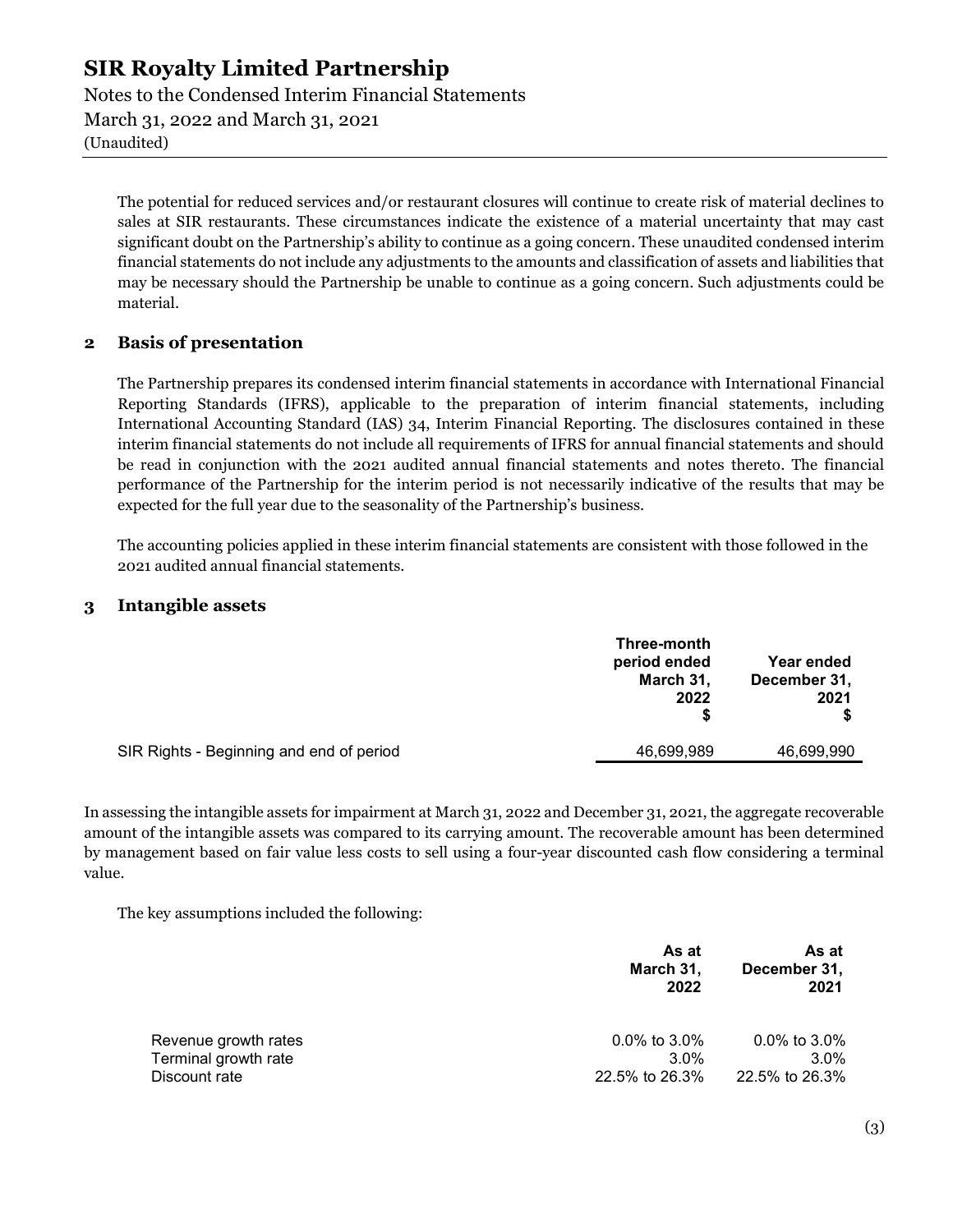Notes to the Condensed Interim Financial Statements March 31, 2022 and March 31, 2021 (Unaudited)

The revenue growth rates of 0.0% to 3.0% are for periods beyond the large declines due to pandemic related closures and the large offsetting growth rates as sales are projected to recover in 2022.

On January 1, 2022, no new SIR Restaurants were added (January 1, 2021 – one new SIR Restaurant was added) to Royalty Pooled Restaurants in accordance with the Partnership Agreement (note 4). The adjustment to the Royalty Pooled Restaurants whereby SIR converted 679,934 Class A GP Units into 679,934 Class B GP Units (January 1, 2021 – SIR converted 153,201 Class B GP Units into 153,201 Class A GP Units) on January 1, 2022 resulting in a \$nil impact to the SIR Rights value as the Class A and B GP Units have a \$nil value.

#### 4 Partners' interest

The authorized and issued capital of the Partnership consists of the following:

|                                      |                        | As at<br>March 31, 2022 |             |               | As at<br>December 31, 2021 |
|--------------------------------------|------------------------|-------------------------|-------------|---------------|----------------------------|
| <b>Class</b>                         | <b>Authorized</b>      | <b>Issued</b>           | Amount<br>S | <b>Issued</b> | Amount<br>\$               |
| Class A LP Units<br>Class C LP Units | Unlimited<br>Unlimited | 3,018,900               | 6,490,912   | 3,018,900     | 6,490,912                  |
| Ordinary LP Units                    | Unlimited              | 5,356,667               |             | 5,356,667     |                            |
| Ordinary GP Units                    | Unlimited              | 100                     | 50          | 100           | 50                         |
| Class A GP Units (note 3)            | Unlimited              | 1,291,618               |             | 1,971,552     |                            |
| Class B GP Units (note 3)            | Unlimited              | 96.284.667              | 10          | 95.604.733    | 10                         |
| Class C GP Units                     | Unlimited              | 4.000.000               | 40.000.000  | 4.000.000     | 40.000.000                 |
|                                      |                        |                         | 46,490,972  |               | 46,490,972                 |

Generally, the Partnership units have no voting rights, except in certain specified conditions.

#### Ordinary LP Units and Ordinary GP Units

The holders of the Ordinary LP Units are entitled to receive a pro rata share of all residual distributions.

The Ordinary GP Units have the right to receive distributions of \$5 per month in aggregate.

SIR GP Inc., a direct subsidiary of the Fund, holds 99 Ordinary GP Units and is the Managing General Partner. SIR holds the remaining Ordinary GP Unit and is the General Partner. The Fund and SIR have an 80% and 20% interest in the common shares of SIR GP Inc., respectively.

SIR Holdings Trust, a direct subsidiary of the Fund, holds all of the issued Ordinary LP Units.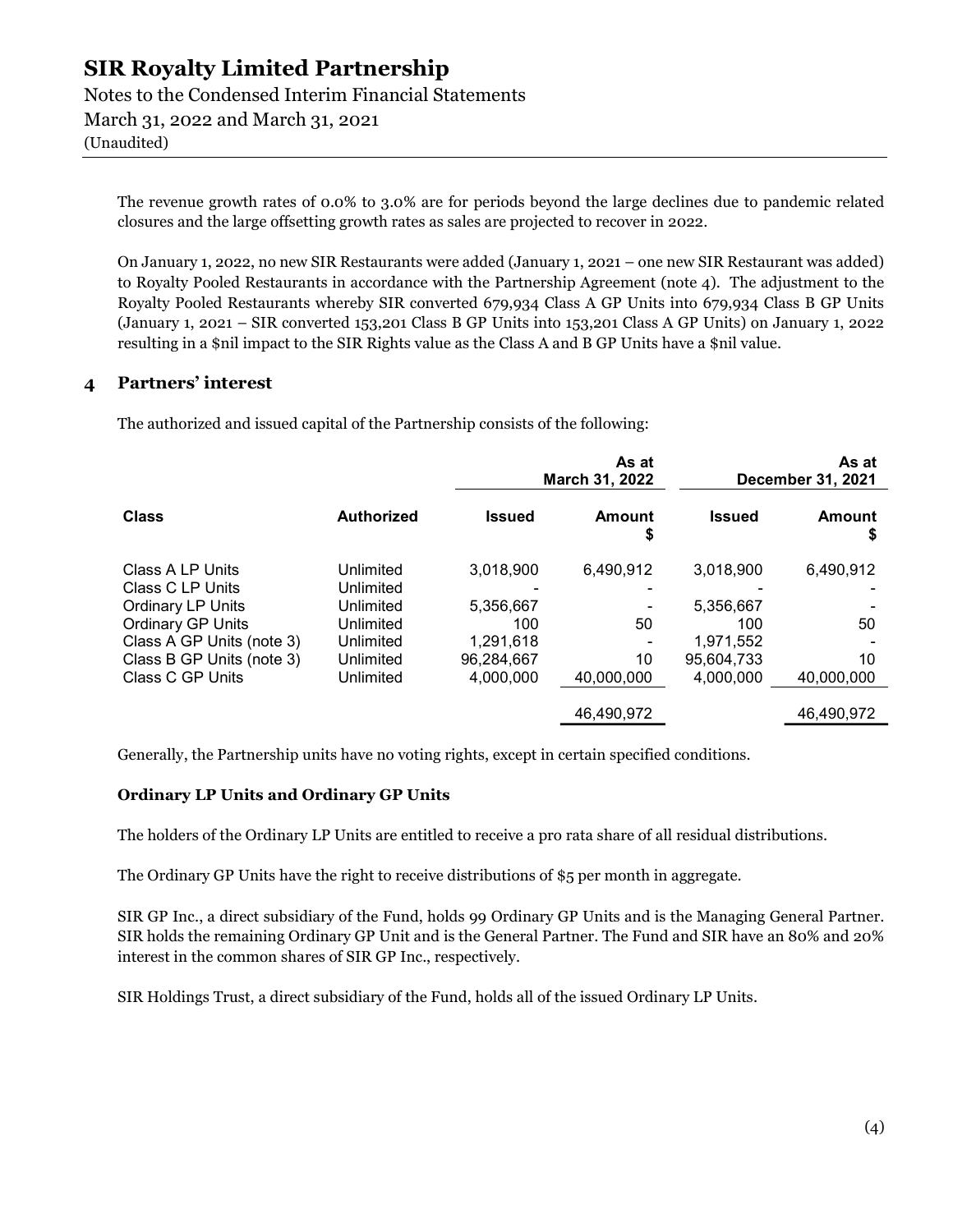Notes to the Condensed Interim Financial Statements March 31, 2022 and March 31, 2021 (Unaudited)

#### Class A GP Units, Class A LP Units and Class B GP Units

The holders of the Class A GP Units are entitled to receive a pro rata share of all residual distributions and the Class A GP Units are exchangeable into units of the Fund. The holders of the Class A LP Units are entitled to receive a pro rata share of all residual distributions.

Class B GP Units are convertible into Class A GP Units based on a conversion formula defined in the Partnership Agreement for each new restaurant opened in the previous fiscal year. On dissolution of the Partnership, the Class B GP Units are entitled to receive \$10 in aggregate.

On January 1 of each year, Class B GP Units are converted into Class A GP Units for new SIR Restaurants added to the Royalty Pooled Restaurants based on 80% of the initial estimated revenues and the formula defined in the Partnership Agreement. Additional Class B GP Units may be converted into Class A GP Units in respect of these new SIR Restaurants if actual revenues of the new SIR Restaurants exceeded 80% of the initial estimated revenues and the formula defined in the Partnership Agreement. Conversely, converted Class A GP Units would be returned by SIR if the actual revenues of the new SIR Restaurants are less than 80% of the initial estimated revenues. On January 1 of each year, SIR will reconvert the Class A GP Units received to Class B GP Units for the permanent closure of a SIR Restaurant.

In December of each year, an additional distribution will be payable to the Class B GP unitholders provided that actual revenues of the new SIR Restaurants exceed 80% of the initial estimated revenues, or there will be a reduction in the distributions to the Class A GP unitholders if revenues are less than 80% of the initial estimated revenues.

On January 1, 2022, no new SIR Restaurants were added (January 1, 2021 – one new SIR Restaurant was added) to the Royalty Pooled Restaurants in accordance with the Partnership Agreement. There was a Second Incremental Adjustment done for one new SIR Restaurant added to the Royalty Pooled Restaurants on January 1, 2021 (January 1, 2020 – one) on January 1, 2022. As consideration for this adjustment, SIR converted its Class B GP Units into Class A GP Units based on the formula defined in the Partnership Agreement. In addition, there was a reconversion of Class A GP Units into Class B GP Units for the permanent closure of five (January 1, 2021 – one) SIR Restaurants during 2021. The net effect of these adjustments to the Royalty Pooled Restaurants was that SIR converted 679,934 Class A GP Units into 679,934 Class B GP Units (January 1, 2021 – SIR converted 153,201 Class B GP Units into 153,201 Class A GP Units) on January 1, 2022 resulting in a \$nil impact to the SIR Rights value as the Class A and B GP Units have a \$nil value (January 1, 2021 - \$nil impact to the value of SIR Rights).

In addition, the revenues of the one (January 1, 2020 – one) new SIR Restaurant added to the Royalty Pooled Restaurants on January 1, 2021 were greater than 80% of the Initial Adjustment's estimated revenue (January 1, 2020 – revenue of one SIR Restaurant was less than 80% of the Initial Adjustment's estimated revenue) and, as a result, a special conversion distribution of \$71,780 was declared on the Class B GP Units in December 2021 and paid in January 2022 (distributions of Class A GP Units were reduced by a special conversion refund of \$8,858 in December 2020 and paid in January 2021).

Effective January 1, 2022, SIR's residual interest in the Partnership is 13.36%.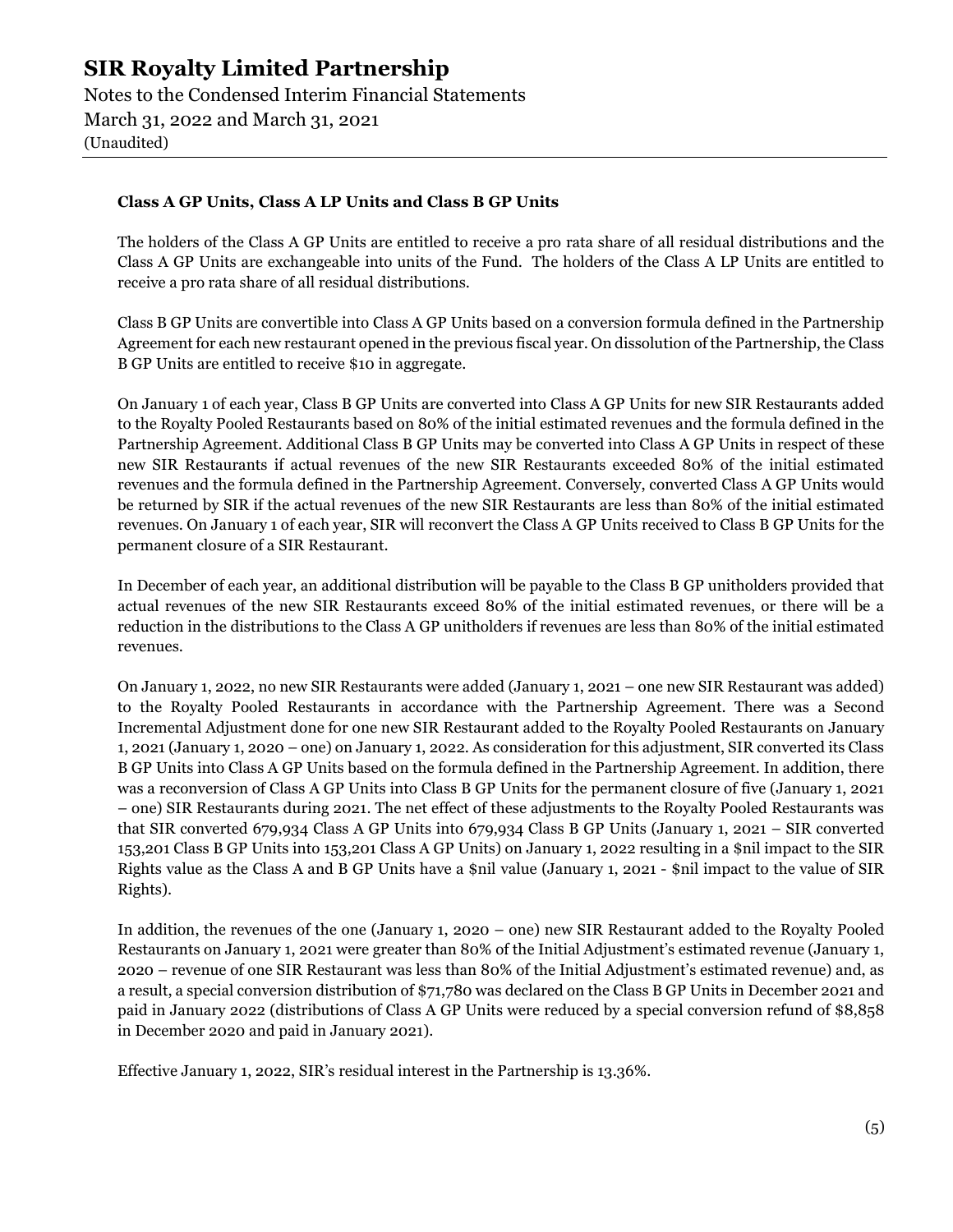Notes to the Condensed Interim Financial Statements March 31, 2022 and March 31, 2021 (Unaudited)

Class A GP Units and Class B GP Units are held by SIR. Class A LP Units are held by SIR Holdings Trust, a direct subsidiary of the Fund.

#### Class C GP Units

The holders of Class C GP Units are entitled to receive a cumulative preferential monthly cash distribution equal to \$0.063 per Class C GP Unit held, payable on the dates that distributions are paid on the units of the Fund.

SIR's Lender has approved the resumption of current payments of royalties and interest on the SIR Loan on July 7, 2021 and a framework to enable SIR to catch up on deferred payments of royalties to the Partnership and interest on the SIR Loan to the Fund by July 6, 2022 (note 7). Having met the conditions stipulated by SIR's Lender, SIR has begun its repayment of deferred royalties and interest on the SIR Loan effective September 15, 2021. Pursuant to the Eighth Amendment under SIR's Credit Agreement, these amounts will be repaid over 10 monthly installments of \$530,330 and \$350,000, respectively. As a result, the holders of Class C GP Units are entitled to receive an additional cumulative preferential monthly cash distribution equal to \$0.087 per Class C GP Unit held, payable on the dates that distributions are paid on the units of the Fund.

SIR has the right to require the Fund to, indirectly, purchase the Class C GP Units and assume a portion of the SIR Loan as consideration for the acquisition of the Class C GP Units.

#### Class C LP Units

The Class C LP Units have similar attributes to the Class C GP Units.

#### 5 Financial instruments

#### Classification

 As at March 31, 2022 and December 31, 2021, the classifications of the financial instruments, as well as their carrying and fair values, are as follows:

|                                          |                          | Carrying and fair value          |                                     |
|------------------------------------------|--------------------------|----------------------------------|-------------------------------------|
|                                          | <b>Classification</b>    | As at<br>March 31,<br>2022<br>\$ | As at<br>December 31,<br>2021<br>\$ |
| Cash                                     | Financial assets at      |                                  |                                     |
|                                          | amortized cost           | 487.757                          | 40,684                              |
| Amounts due from related parties         | Financial assets at      |                                  |                                     |
|                                          | amortized cost           | 5,905,944                        | 6,815,708                           |
| Accounts payable and accrued liabilities | Financial liabilities at |                                  |                                     |
|                                          | amortized cost           | 386,451                          | 305,867                             |
| Amounts due to related parties           | Financial liabilities at |                                  |                                     |
|                                          | amortized cost           | 6.230.352                        | 6,780,667                           |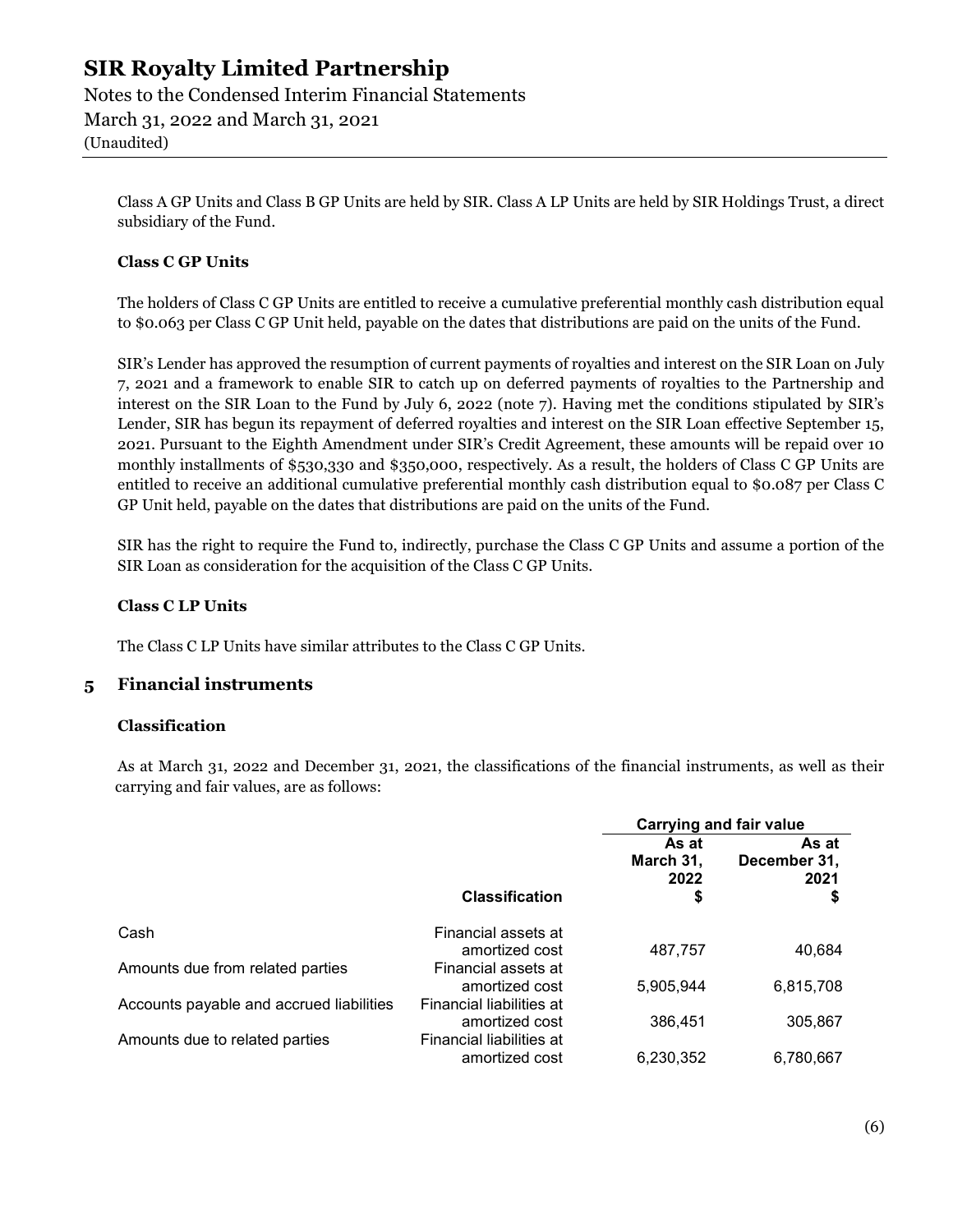Notes to the Condensed Interim Financial Statements March 31, 2022 and March 31, 2021

(Unaudited)

#### Carrying and fair value

Cash, amounts due from related parties, accounts payable and accrued liabilities and amounts due to related parties are short-term financial instruments whose fair value approximates the carrying amount given that they will mature in the short term.

#### 6 Related party balances and transactions

|                                                                                 | As at<br>March 31,<br>2022<br>S   | As at<br>December 31,<br>2021<br>S |
|---------------------------------------------------------------------------------|-----------------------------------|------------------------------------|
| Royalties receivable from SIR Corp.<br>Advances receivable from SIR Corp.       | 1,389,955<br>671,252<br>2,061,207 | 2,510,871<br>632,993<br>3,143,864  |
| Advances receivable from the SIR<br>Royalty Income Fund and its<br>subsidiaries | 3,844,737                         | 3,671,844                          |
| Amounts due from related parties                                                | 5,905,944                         | 6,815,708                          |
| Distributions payable to SIR Corp.                                              | 2,643,581                         | 3,860,195                          |
| Distributions payable to SIR Royalty Income<br>Fund and its subsidiaries        | 3,586,771                         | 2,920,472                          |
| Amounts due to related parties                                                  | 6,230,352                         | 6,780,667                          |

Advances receivable from related parties are non-interest bearing and due on demand. All advances were conducted as part of the normal course of business operations.

Pursuant to the Eighth Amendment of the Credit Agreement, the Partnership continues to receive current payments of restaurant royalties while continuing to defer the collection of previously deferred royalties, as part of the conditions required by SIR's senior lender to grant SIR a series of waiver and amending agreements under its Credit Agreement, in order to provide SIR with financial support. SIR has continued to repay the deferred royalties outstanding, via the stipulated monthly installments of \$530,330, to meet the repayment date of July 6, 2022. As at the three-month period ended March 31, 2022, the Partnership has recognized an impairment recovery of \$747,278 on the royalties receivable from SIR (December 31, 2021 – impairment recovery of \$99,193) based on the repayment of deferred royalties and the continuation of current royalty payments during the threemonth period ended March 31, 2022. A rate of 40% was applied to the remaining royalties receivable.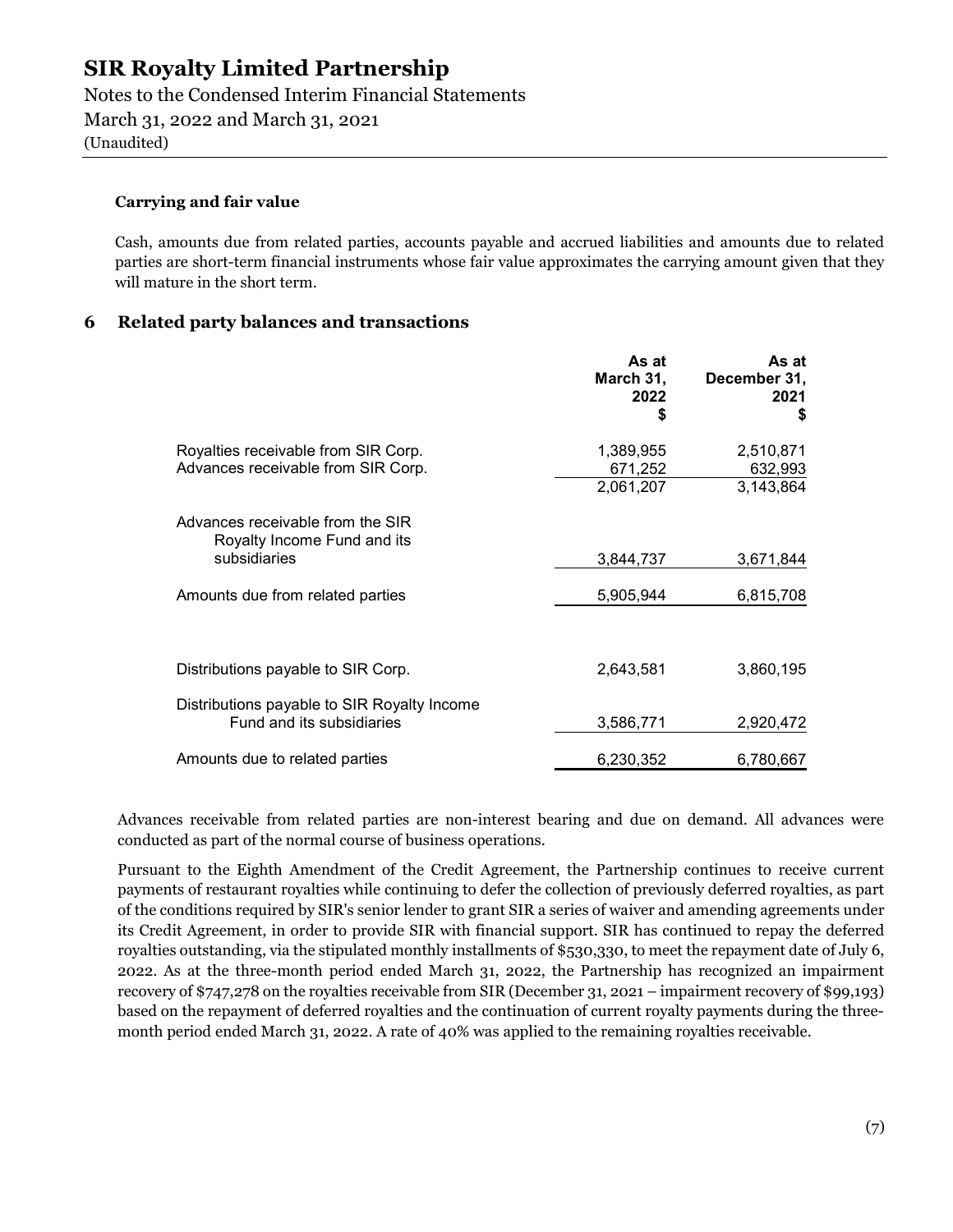Notes to the Condensed Interim Financial Statements March 31, 2022 and March 31, 2021 (Unaudited)

|                                   | As at<br>March 31,<br>2022<br>\$ |
|-----------------------------------|----------------------------------|
| SIR Corp.<br>Royalties receivable | 2,316,591                        |
| Provision for impairment          | (926, 636)<br>1,389,955          |

Impairment recovery on royalties receivable are presented as net impairment recovery within the condensed interim statement of earnings and comprehensive income and within net amounts due from related parties on the condensed interim statement of financial position

During the three-month period ended March 31, 2022, the Partnership earned royalty income of \$2,348,092 from SIR (three-month period ended March 31, 2021 - \$932,152). The Partnership's royalty income is determined based on 6% of the revenues from certain SIR Restaurants subject to the Licence and Royalty Agreement between the Partnership and SIR. SIR makes 13 Royalty payments based on SIR's 13 four- or five-week period fiscal year and, as such, royalty payments can fluctuate depending on how the four- or five-week periods coincide with the Partnership's calendar fiscal year. On January 1 of each year (the Adjustment Date), the restaurants subject to the Licence and Royalty Agreement are adjusted for new restaurants opened for at least 60 days preceding such Adjustment Date in the previous fiscal year. At each Adjustment Date, SIR will be entitled to convert its Class B GP Units into Class A GP Units based on the conversion formula defined in the Partnership Agreement (note 4).

As at January 27, 2022, Renegade Chicken was approved to operate again through 21 Jack Astor's locations until March 31, 2022 at SIR's option. Two more Jack Astor's locations were added to the operation as of February 16, 2022. SIR has agreed to pay an amount equal to 6% of the revenues earned to the SIR Royalty Limited Partnership. The trial was initially scheduled to continue until March 31, 2022, at SIR's option. Effective March 29, 2022, SIR opted to extend the trial until August 28, 2022, but it will reduce the number of Jack Astor's locations supporting the trial to eight locations. In exchange, SIR will continue to pay 6% of the revenues arising therefrom to the Partnership.

The Partnership has entered into an arrangement with the Fund and the Trust whereby the Partnership will provide or arrange for the provision of services required in the administration of the Fund and the Trust. The Partnership has arranged for these services to be provided by SIR GP Inc. in its capacity as the Managing General Partner, or SIR as the General Partner. SIR, on behalf of SIR GP Inc., also provides services to the Partnership for its administration. For the three-month period ended March 31, 2022, the Partnership provided these services to the Fund and the Trust for consideration of \$6,000 (three-month period ended March 31, 2021 - \$6,000), which was the amount of consideration agreed to by the related parties.

#### 7 Economic dependence

The Partnership earns substantially all of its revenues from SIR; accordingly, the Partnership is economically dependent on SIR.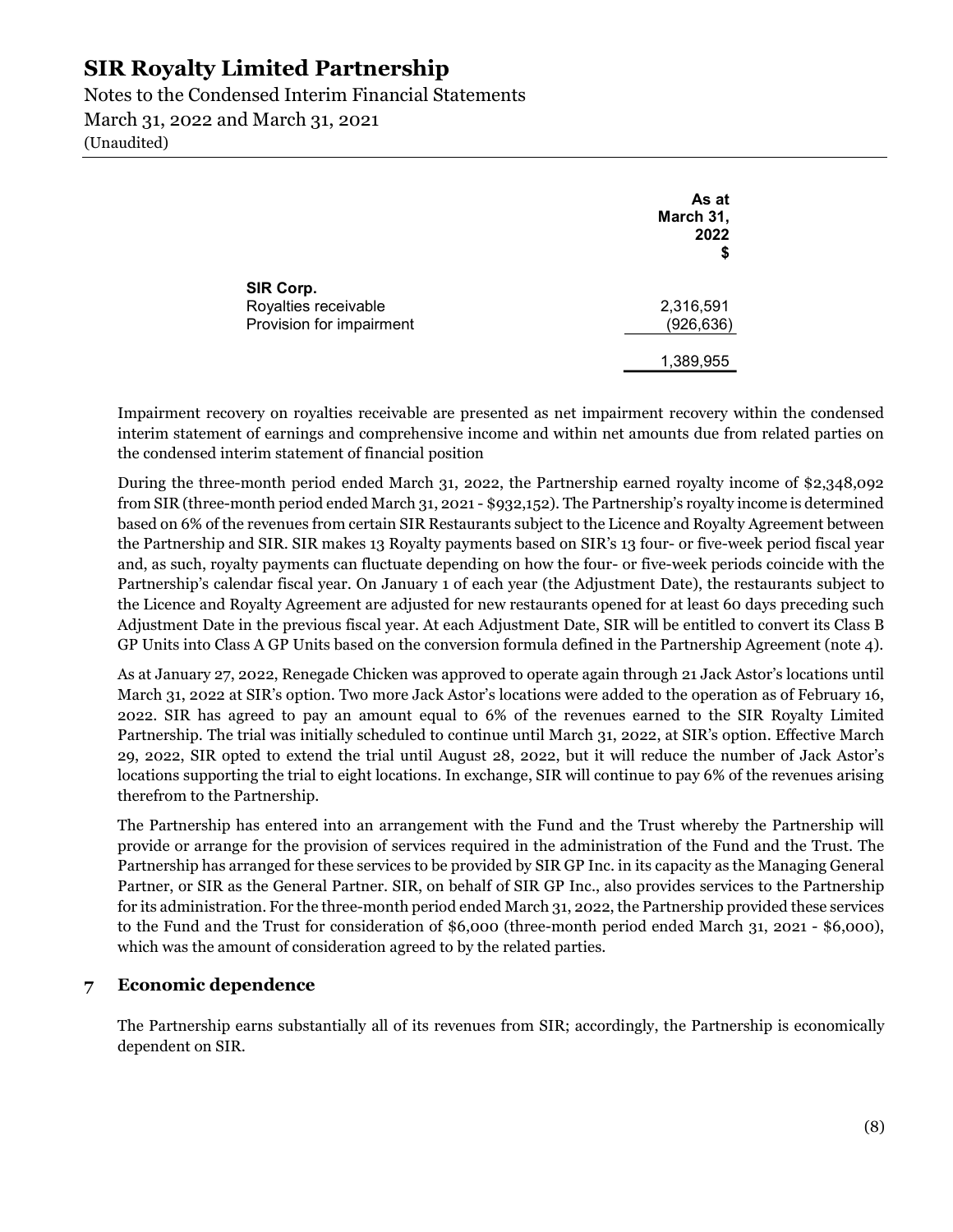Notes to the Condensed Interim Financial Statements March 31, 2022 and March 31, 2021 (Unaudited)

SIR has a credit agreement (Credit Agreement), as amended on December 8, 2017 and July 6, 2018, April 1, 2020, June 30, 2020, September 30, 2020, December 31, 2020, March 31, 2021 and May 31, 2021 with a Schedule I Canadian chartered bank (the Lender). The Credit Agreement between SIR and the Lender provides for a maximum principal amount of \$48,606,000 consisting of a \$20,000,000 revolving term credit facility (Credit Facility 1), a \$16,106,000 revolving term loan (Credit Facility 2), a \$6,250,000 guaranteed facility with Export Development Canada ("EDC") through the guaranteed Business Credit Availability Program ("BCAP") (EDC-Guaranteed Facility) and a \$6,250,000 Business Development Bank of Canada ("BDC") guaranteed Highly Affected Sectors Credit Availability Program ("HASCAP") facility (the "BDC-Guaranteed Facility"). SIR and the Lender have also entered into a purchase card agreement providing credit of up to an additional \$1,500,000.

Credit Facility 1 is for general corporate and operating purposes, bearing interest at the prime rate plus 3.25% and/or the bankers' acceptance rate plus 4.25%, principal repaid in one bullet repayment on July 6, 2022. A standby fee of 0.85% is charged on the undrawn balance of Credit Facility 1. Provided SIR is in compliance with the Credit Agreement, the principal amount of Credit Facility 1 can be repaid and reborrowed at any time during the term of the Credit Agreement.

Credit Facility 2 bears interest at the prime rate plus 3.25% and/or the bankers' acceptance rate plus 4.25%. Under the Credit Agreement, subsequent advances on Credit Facility 2 may be requested (subject to availability and Lender approval), in minimum multiples of \$1,000,000, to finance capital spending on new and renovated restaurants. Each advance under Credit Facility 2 is repayable in equal quarterly instalments based on a seven year amortization, with the remaining outstanding principal balance due on July 6, 2022.

The EDC-Guaranteed Facility bears interest at the prime rate plus 3.5%. The EDC-Guaranteed Facility is a 364 day revolving-term credit facility. A standby fee of 0.90% is charged on the undrawn balance of this facility.

The BDC-Guaranteed Facility bears interest at a fixed rate of 4%. The BDC-Guaranteed Facility is a 10 year revolving-term credit facility, with a one year principal payment moratorium and can be extended at the Lender's sole discretion by a further 12 months.

The Credit Agreement is secured by substantially all of the assets of SIR and most of its subsidiaries, which are also guarantors. The Partnership and the Fund have not guaranteed the Credit Agreement. The Credit Agreement qualifies as "permitted indebtedness" within the meaning of the agreements between the Fund, the Partnership and SIR, and as a result the Fund and the Partnership have, as contemplated in the existing agreements, subordinated and postponed their claims against SIR to the claims of the Lender. The terms of the subordination are as contemplated in the previous agreements between the Fund, the Partnership and SIR. This subordination includes a subordination of the Partnership's rights under the License and Royalty Agreement between the Partnership and SIR whereby the Partnership licenses to SIR the right to use trademarks and related intellectual property in return for royalty payments based on revenues and will be effected pursuant to the terms of an Intercreditor Agreement.

Under the Intercreditor Agreement, absent a default or event of default under the Credit Agreement, ordinary payments to the Fund and the Partnership can continue and the Partnership can exercise any and all of its rights to preserve the trademarks and related intellectual property governed by the License and Royalty Agreement. However, if a default or an event of default were to occur, the Fund and the Partnership agree not to take actions on their security until the Lender has been repaid in full. However, payments by SIR, to the Fund and the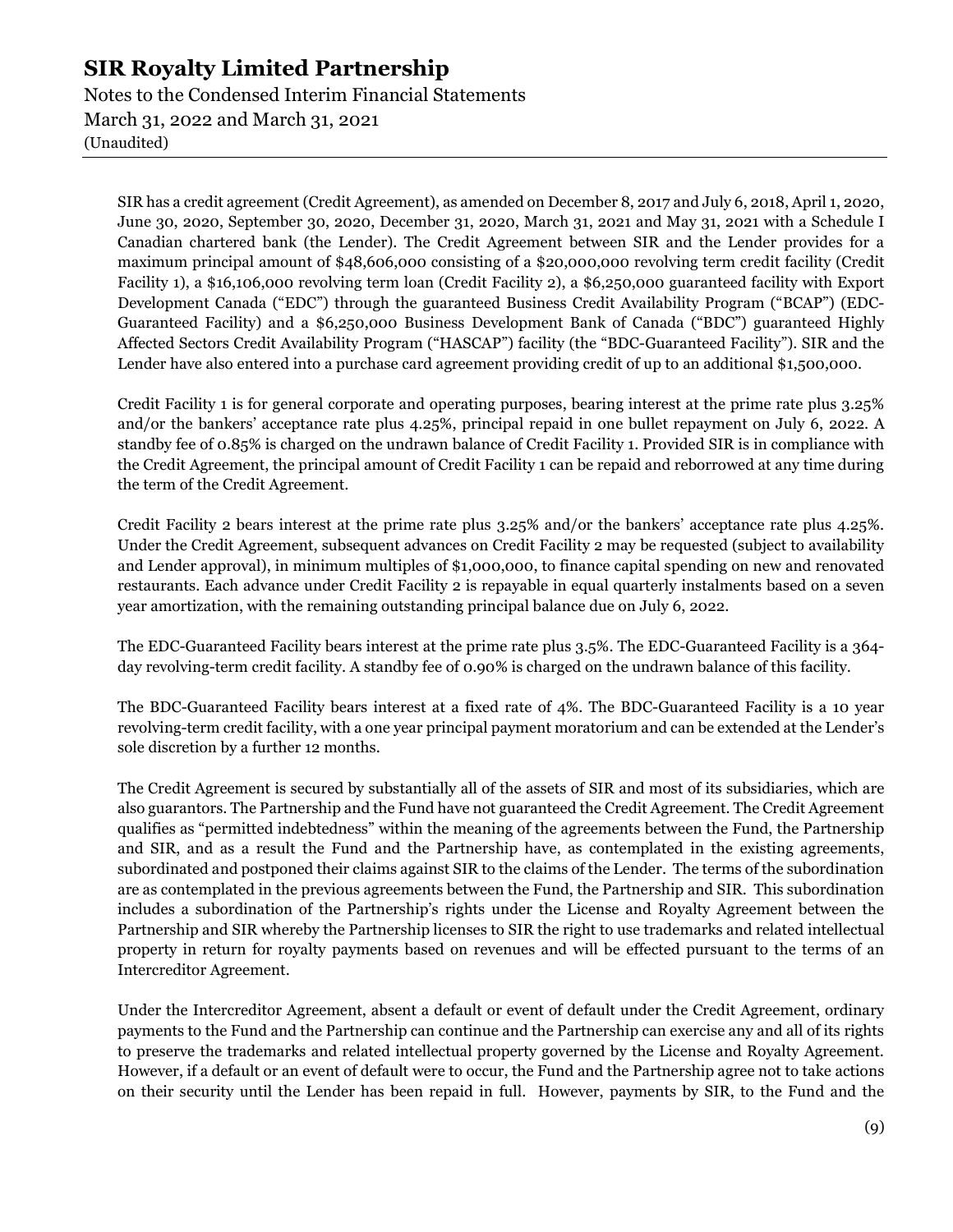Notes to the Condensed Interim Financial Statements March 31, 2022 and March 31, 2021 (Unaudited)

Partnership, will be permitted for such amounts as are required to fund their monthly operating expenses, up to an annual limit. In addition, the Fund, the Partnership and SIR will have the right, acting cooperatively, to reduce payments of Royalties and/or interest on the SIR Loan by up to 50% without triggering a cross default under the Credit Agreement for a period of up to nine consecutive months. SIR and each obligor provided an undertaking to cooperate and explore all options with the Fund to maximize value to the Fund's unitholders and SIR and its shareholders in exchange for the subordinating parties not demanding repayment or enforcing security as a result of any such related party obligation default. The Intercreditor Agreement also contains various other typical covenants of the Fund and the Partnership in which they are compliant.

On May 3, 2020, the end of SIR's third quarter, SIR was in breach of the covenants in the SIR Loan Agreement and the financial covenants in its Credit Agreement. At the time of filing SIR Corp.'s fiscal 2020 third quarter results on July 30, 2020, SIR was in breach of its financial and non-financial covenants as outlined in its credit agreement with the Lender as a result of the impact of the COVID-19 outbreak on its operations. As part of the fourth amending agreement with the Lender, the two financial covenants in the Credit Agreement were replaced by a minimum quarterly EBITDA amount beginning with SIR Corp.'s results for the 13-week and 52-week periods ended August 30, 2020. Through a series of amending agreements (Fourth through to Eighth), SIR's Management continued to work closely with its Lender for guidance and support during the 52-week period ended August 29, 2021 and to date.

On May 31, 2021, SIR and its Lender entered into the most recent, Eighth Amending Agreement to its Credit Agreement. The Eighth Amending Agreement provides for the following:

- an extension of the waivers of certain of the previously granted anticipated covenant breaches and events of default until July 6, 2022 (the "Eighth Amending Agreement Waiver Period"),
- waiving, for the Eighth Amending Agreement Waiver Period which now extends to the July 6, 2022 Maturity Date, the financial covenants in the Credit Agreement,
- during the Eighth Amending Agreement Waiver Period which now extends to the Maturity Date, the two financial covenants in the Credit Agreement are replaced by a Cumulative Minimum EBITDA Covenant,
- SIR will be allowed to miss quarterly projections by up to \$3,500,000 cumulatively prior to July 6, 2022,
- waiver of the minimum quarterly EBITDA covenant amount for SIR's fiscal 2021 third quarter,
- the definition of EBITDA has been amended back to the definition in the original credit agreement,
- royalty payments on current sales to the Partnership and Interest on the SIR Loan are to recommence effective July 7, 2021, and
- SIR will be entitled to begin repaying deferred royalty payments to the Partnership and interest on the SIR Loan to the Fund under the condition that at least 25 restaurants have, for six consecutive weeks, been allowed the use of at least 50 indoor dining seats and the use of their patios (with social distancing). Having met the conditions stipulated by SIR's Lender on August 27, 2021, SIR has begun its repayment of deferred royalties to the Partnership and interest on the SIR Loan to the Fund commencing September 15, 2021. The repayments of the deferred interest on the SIR Loan, which on a net basis amount to approximately \$3,500,000 as of August 31, 2021, are expected to be made in 10 equal monthly installments of \$350,000 such that the deferred amounts are targeted, absent any defaults occurring, to be fully repaid by the Credit Facility maturity date of July 6, 2022. The repayments of the deferred royalties, which on a net basis amount to approximately \$5,303,295 as of August 31, 2021, are expected to be made in 10 equal monthly installments of \$530,330 such that the deferred amounts are targeted, absent any defaults occurring, to be fully repaid by the Credit Facility maturity date of July 6, 2022.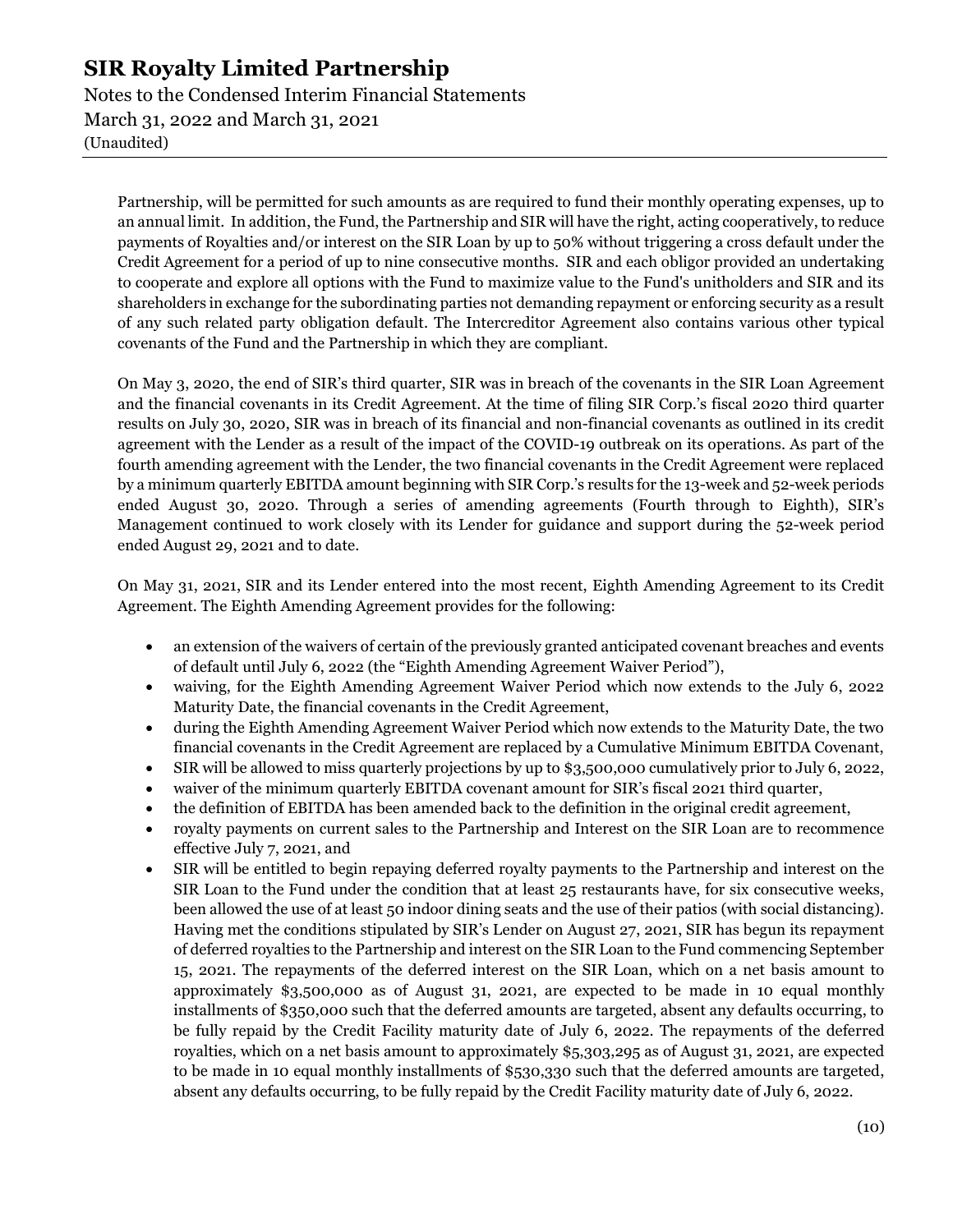Notes to the Condensed Interim Financial Statements March 31, 2022 and March 31, 2021

(Unaudited)

There can be no assurance that SIR will receive additional waivers or remain in compliance in the future.

On May 31, 2021, the Fund and the Partnership entered into a consent agreement with the Lender acknowledging, among other things:

- receipt of a copy of the Eighth Amending Agreement, and
- that none of: entering the agreement, borrowing under the agreement, or performing any of the obligations under the agreement shall breach any of the terms or constitute an event of default under any of the Fund's or the Partnership's existing agreements with SIR.

On May 31, 2021, the Fund and the Partnership entered into a waiver and extension agreement with the Lender and SIR, acknowledging, among other things:

- receipt of a copy of the Eighth Amending Agreement,
- the extension of the period of the deferral of interest on the SIR Loan to the Fund and royalties to the Partnership from July 6, 2021 to July 6, 2022,
- the waiver of any and all existing breaches of covenants and events of default under the various agreements between SIR, the Fund, and the Partnership until July 6, 2022, and
- as a result of the Acknowledgment Agreement, the Lender consented to the resumption of regular payments by SIR to the Fund and the Partnership.

SIR has advised the Partnership that its ability to meet its obligations for the next 12 to 18 months is dependent on:

- SIR's ability to remain operating at full capacity in the near future,
- Canadian economic conditions affecting bars and restaurants that are fully open,
- the ability for SIR to obtain necessary financing through renewal of its Credit Agreement which expires on July 6, 2022,
- the availability of credit under SIR's current Credit Agreement or other financing sources,
- SIR's eligibility for continued government assistance through the Canada Recovery Hiring Program ("CRHP") including the additional stream of the support via the Tourism and Hospitality Recovery Program ("THRP") and the Ontario Business Costs Rebate Program,
- the collectability or utilization of business interruption or other insurance coverage, and
- SIR's ability to negotiate longer term extended credit terms from its suppliers, including negotiating deferrals of rent obligations over the terms of its leases.

SIR has the right to require the Fund to, indirectly, purchase the Class C GP Units and assume a portion of the SIR Loan as consideration for the acquisition of the Class C GP Units.